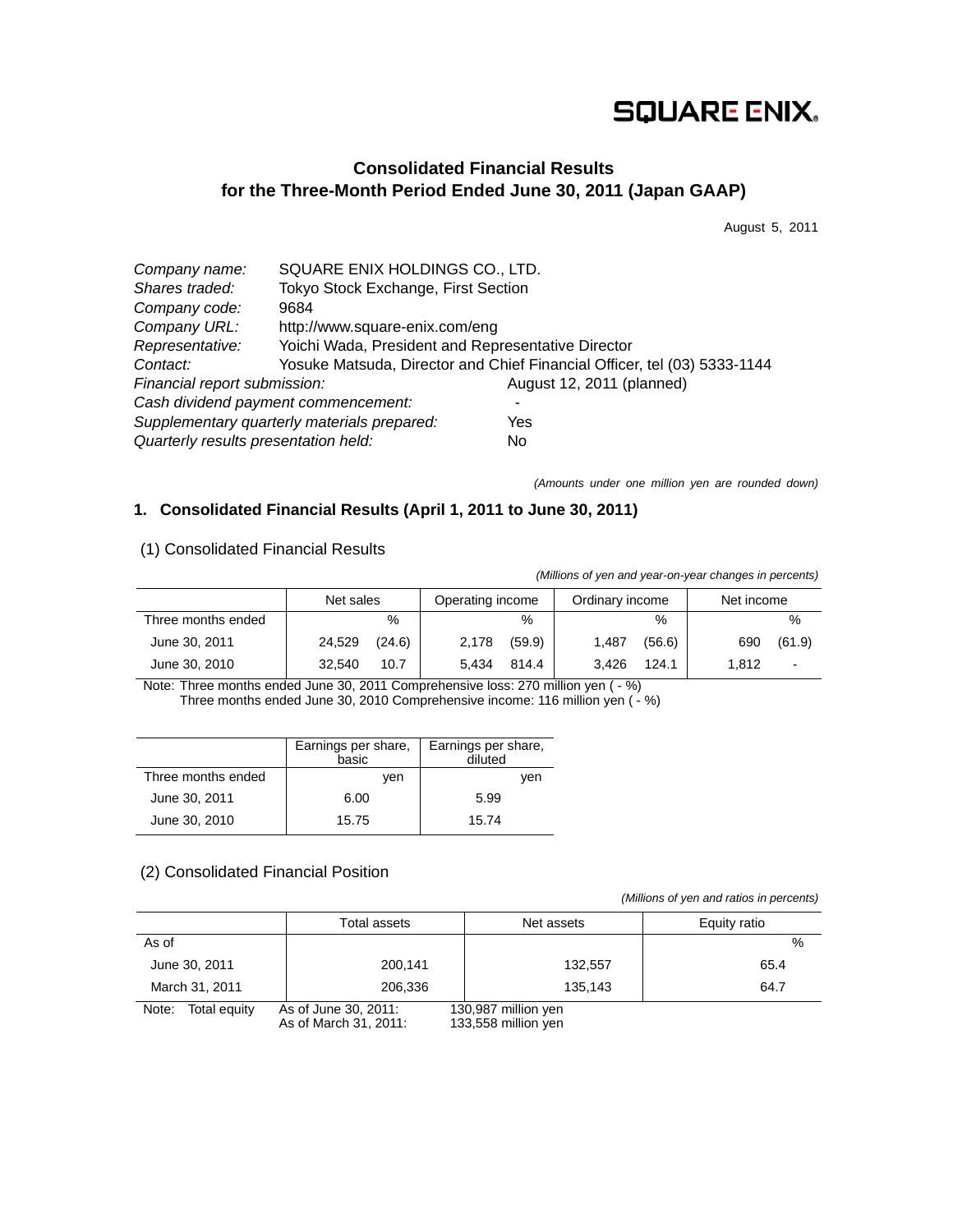### **2. Dividends**

|                                                      | Dividends per share |       |     |       |       |  |
|------------------------------------------------------|---------------------|-------|-----|-------|-------|--|
|                                                      | 1Q                  | 2Q    | 3Q  | 4Q    | Total |  |
|                                                      | yen                 | yen   | yen | yen   | yen   |  |
| Fiscal year ended<br>March 31, 2011                  |                     | 10.00 |     | 20.00 | 30.00 |  |
| Fiscal year ending<br>March 31, 2012                 |                     |       |     |       |       |  |
| Fiscal year ending<br>March 31, 2012<br>(projection) |                     | 10.00 |     | 20.00 | 30.00 |  |

Note: No change in dividend projection from previous announcement.

### **3. Consolidated Forecasts (April 1, 2011 to March 31, 2012)**

| (Millions of yen, year-on-year changes in percents and per share data) |           |        |           |        |          |       |            |        |           |
|------------------------------------------------------------------------|-----------|--------|-----------|--------|----------|-------|------------|--------|-----------|
|                                                                        | Net sales |        | Operating |        | Ordinary |       | Net income |        | Earnings  |
|                                                                        |           |        | income    |        | income   |       |            |        | per share |
| Six months ending                                                      |           | %      |           | %      |          | $\%$  |            | %      | yen       |
| September 30, 2011                                                     | 56,000    | (17.7) | 3.500     | (38.7) | 3.500    | (0.6) | 1.500      | (13.0) | 13.04     |
| Fiscal year ending<br>March 31, 2012                                   | 130.000   | 3.8    | 10.000    | 36.5   | 10.000   | 85.5  | 5.000      |        | 43.45     |

Note: No change in consolidated forecasts from previous announcement.

### **4. Other**

- (1) Significant changes among major subsidiaries during the period (changes resulting in change in scope of consolidation): No
- (2) Adoption of special accounting treatment for quarterly consolidated financial statements: No
- (3) Changes in accounting policies, procedures, and methods of presentation for consolidated financial statements
	- 1. Changes associated with revision in accounting standards: Yes
	- 2. Other changes: No
	- 3. Changes in accounting estimates: No
	- 4. Restatements: No
- (4) Outstanding shares (common stock)
	- 1. Number of shares issued and outstanding (including treasury stock):

| As of March 31, 2011<br>115,370,596                         |  |
|-------------------------------------------------------------|--|
|                                                             |  |
| 2. Number of treasury stock:                                |  |
| As of June 30, 2011<br>299,969                              |  |
| As of March 31, 2011<br>299.594                             |  |
| 3. Average number of shares during the period (cumulative): |  |
| Three-month period ended June 30, 2011<br>115,070,785       |  |
| Three-month period ended June 30, 2010<br>115,072,637       |  |

Disclaimer: (1) This document is a translation of the Japanese language "Kessan Tanshin" prepared in accordance with the guidelines of the Tokyo Stock Exchange. The Japanese language document shall prevail in the event any differences or discrepancies exist between this English translation and the original. (2) At the time of disclosure of this report, review procedures for quarterly financial statements pursuant to the Financial Instruments and Exchange Law had not been completed. (3) The forward-looking statements in this document are based upon the information currently available and necessarily include elements that are not entirely predictable. Actual results may differ from the forward-looking statements in this document. (4) For additional information about forecasts, please refer to "Qualitative information on consolidated business forecasts" section on page 3 of Supplemental Information.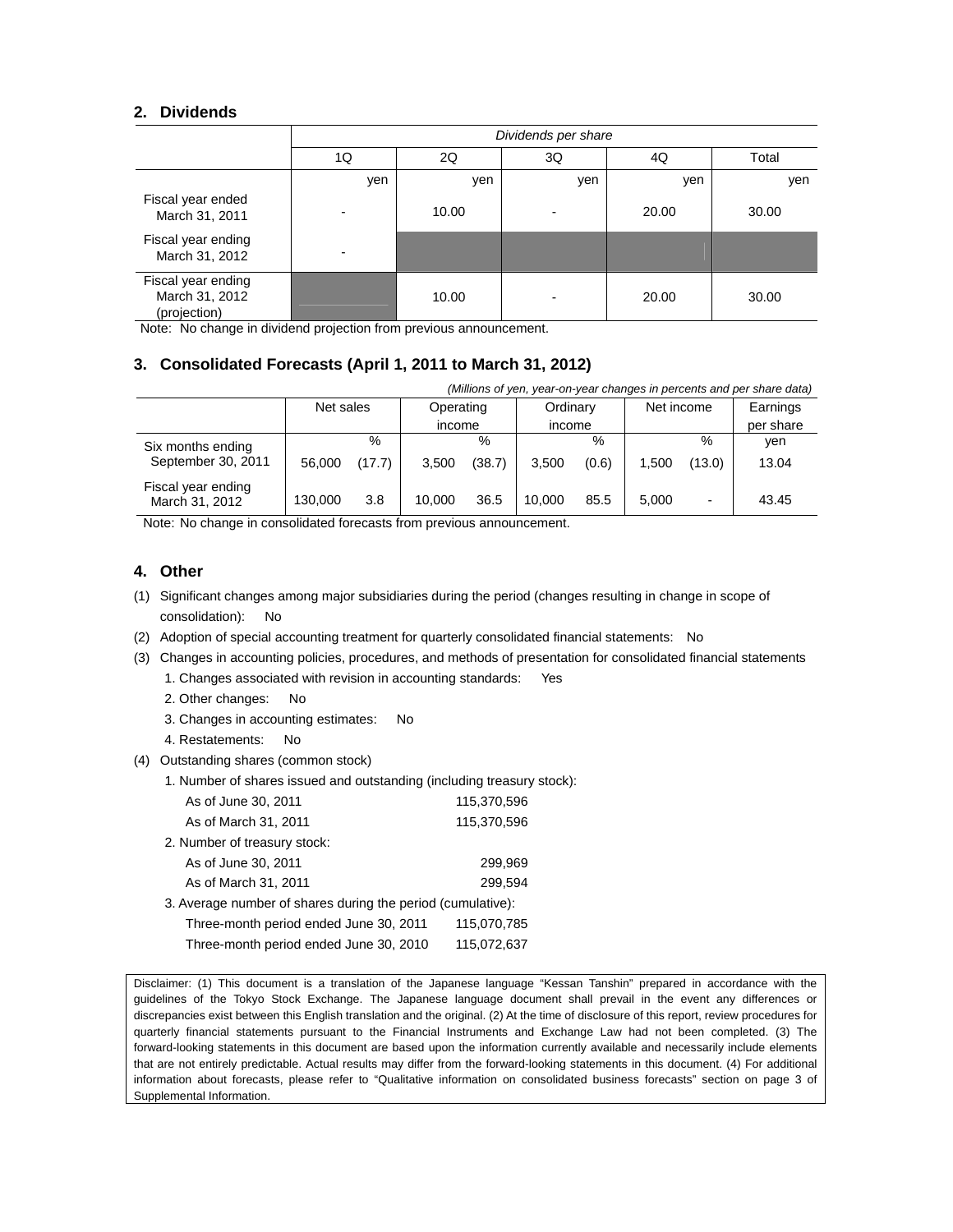# **Supplemental Information – Index**

|                                                                                         | Page |
|-----------------------------------------------------------------------------------------|------|
| 1. Consolidated Results for the Three-Month Period Ended June 30, 2011                  | 1    |
| (1) Analysis of consolidated business results                                           | 1    |
| (2) Analysis of consolidated financial position                                         | 2    |
| (3) Qualitative information on consolidated business forecasts                          | 3    |
| 2. Other Information in Summary                                                         | 3    |
| (1) Changes in accounting principles, changes in accounting estimates and retrospective |      |
| restatements                                                                            | 3    |
| (2) Additional information                                                              | 3    |
| 3. Consolidated Financial Statements for the Three-Month Period Ended June 30, 2011     | 4    |
| (1) Consolidated balance sheets                                                         | 4    |
| (2) Consolidated income statement and consolidated statement of comprehensive income    | 6    |
| Consolidated income statement                                                           | 6    |
| Consolidated statement of comprehensive income                                          | 7    |
| (3) Note regarding going concern assumptions                                            | 8    |
| (4) Segment information                                                                 | 8    |
| (5) Material changes in shareholders' equity                                            | 8    |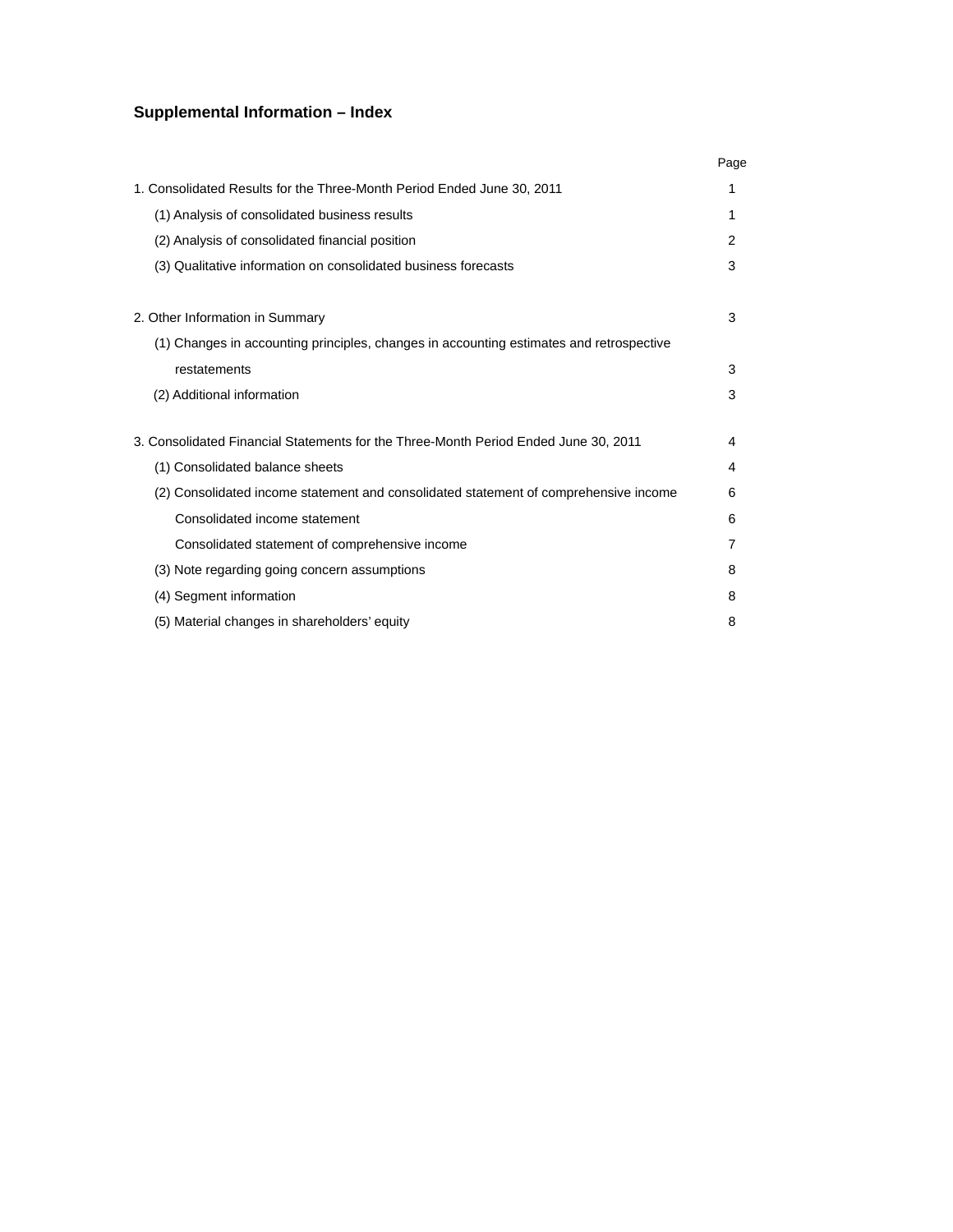#### **1. Consolidated Results for the Three-Month Period Ended June 30, 2011**

#### (1) Analysis of consolidated business results

The Square Enix Group (the "Group") is continuing determined efforts to strengthen the competitiveness and profitability of its business segments of Digital Entertainment, Amusement, Publication and Merchandising. Net sales for the three-month period ended June 30, 2011 totaled ¥24,529 million (a decrease of 24.6% from the same period of the prior fiscal year), operating income amounted to ¥2,178 million (a decrease of 59.9% from the same period of the prior fiscal year), ordinary income amounted to ¥1,487 million (a decrease of 56.6% from the same period of the prior fiscal year) and net income amounted to ¥690 million (a decrease of 61.9% from the same period of the prior fiscal year).

A discussion of results by segment for the three-month period ended June 30, 2011 follows.

#### Digital Entertainment

The Digital Entertainment segment plans, develops, distributes and operates digital entertainment content primarily in the form of games. Digital entertainment content is offered to meet customer lifestyles across a variety of usage environments such as consumer game consoles (including handheld game machines), personal computers and mobile phones.

During the three-month period ended June 30, 2011, a lack of major releases was the primary factor causing weakness in sales of console games. However, robust growth continued in content for other platforms such as PCs and smartphones including the Group's virtual community portal site called "Nicotto Town" and an online simulation game called "SENGOKU IXA" in partnership with Yahoo! Japan.

Net sales and operating income in the Digital Entertainment segment totaled ¥11,793 million (a decrease of 29.1% from the same period of the prior fiscal year) and ¥2,834 million (a decrease of 51.9% from the same period of the prior fiscal year), respectively.

#### Amusement

The Amusement segment consists of the operation of amusement facilities and the planning, development and distribution of arcade game machines and related products for amusement facilities.

During the three-month period ended June 30, 2011, while lower earnings resulted from the conclusion of an arcade-based collectible card game in August of the prior fiscal year, the operation of amusement facilities business experienced year-on-year growth in existing store sales with signs of improving industry conditions.

Net sales and operating income in the Amusement segment totaled ¥9,675 million (a decrease of 11.9% from the same period of the prior fiscal year) and ¥582 million (a decrease of 14.8% from the same period of the prior fiscal year), respectively.

#### **Publication**

The Publication segment includes comic books, game strategy books and comic magazines.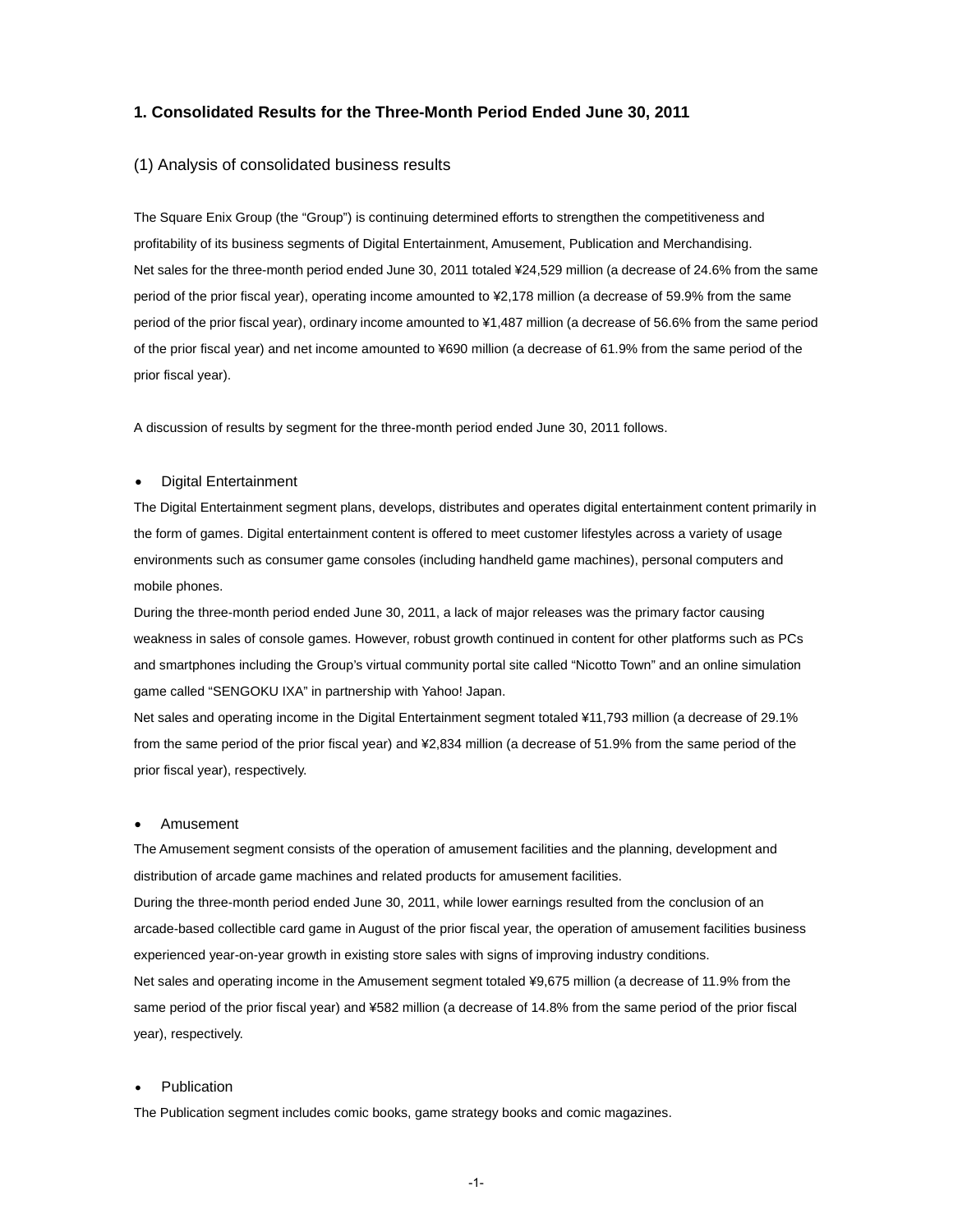During the three-month period ended June 30, 2011, the Group had favorable results supported by continued strong comic book sales accelerated by TV broadcasting animation programs of popular titles.

Further, the Group has been dedicated to developing network-based businesses such as distribution of special applications for iPhone, iPod touch and iPad by which the Group's GANGAN ONLINE, a web-based comic magazine, can be browsed.

Net sales and operating income in the Publication segment totaled ¥2,551 million (a decrease of 36.8% from the same period of the prior fiscal year) and ¥633 million (a decrease of 49.4% from the same period of the prior fiscal year), respectively.

#### Merchandising

The Merchandising segment includes the planning, production, distribution and licensing of derivative products of titles owned by the Group.

During the three-month period ended June 30, 2011, the Group continued to distribute and license items such as character goods and soundtracks based on the Group's own IPs while also strengthening its character goods lineup with additional products based on third party content.

Net sales and operating income in the Merchandising segment totaled ¥508 million (a decrease of 43.4% from the same period of the prior fiscal year) and ¥91 million (a decrease of 58.9% from the same period of the prior fiscal year), respectively.

#### (2) Analysis of consolidated financial position

#### Assets

As of June 30, 2011, total current assets were ¥158,821 million, a decrease of ¥5,479 million compared to March 31, 2011. The change was mainly due to decreases in cash and deposits and notes and accounts receivable of ¥3,918 million and ¥3,084 million, respectively, while the content production account increased by ¥3,051 million. As of June 30, 2011, total non-current assets were ¥41,319 million, a decrease of ¥715 million compared to March 31, 2011. As a result, total assets were ¥200,141 million, a decrease of ¥6,194 million compared to March 31, 2011.

Liabilities

As of June 30, 2011, total current liabilities were ¥24,691 million, a decrease of ¥ 3,813 million compared to March 31, 2011. The decrease was mainly due to the decreases in notes and accounts payable and accrued income taxes of ¥1,939 million and ¥1,189 million, respectively. As of June 30, 2011, total non-current liabilities were ¥42,892 million, an increase of ¥204 million compared to March 31, 2011. The increase was mainly due to an increase in allowances for employees' retirement benefits and asset retirement obligations of ¥192 million.

As a result, total liabilities were ¥67,583 million, a decrease of ¥3,609 million compared to March 31, 2011.

#### Net assets

As of June 30, 2011, net assets were ¥132,557 million, a decrease of ¥2,585 million compared to March 31, 2011. The main factors affecting net assets during the three-month period ended June 30, 2011 were net income of ¥690 million, payments for dividends from retained earnings totaling ¥2,301 million and a negative foreign currency translation adjustment of ¥956 million.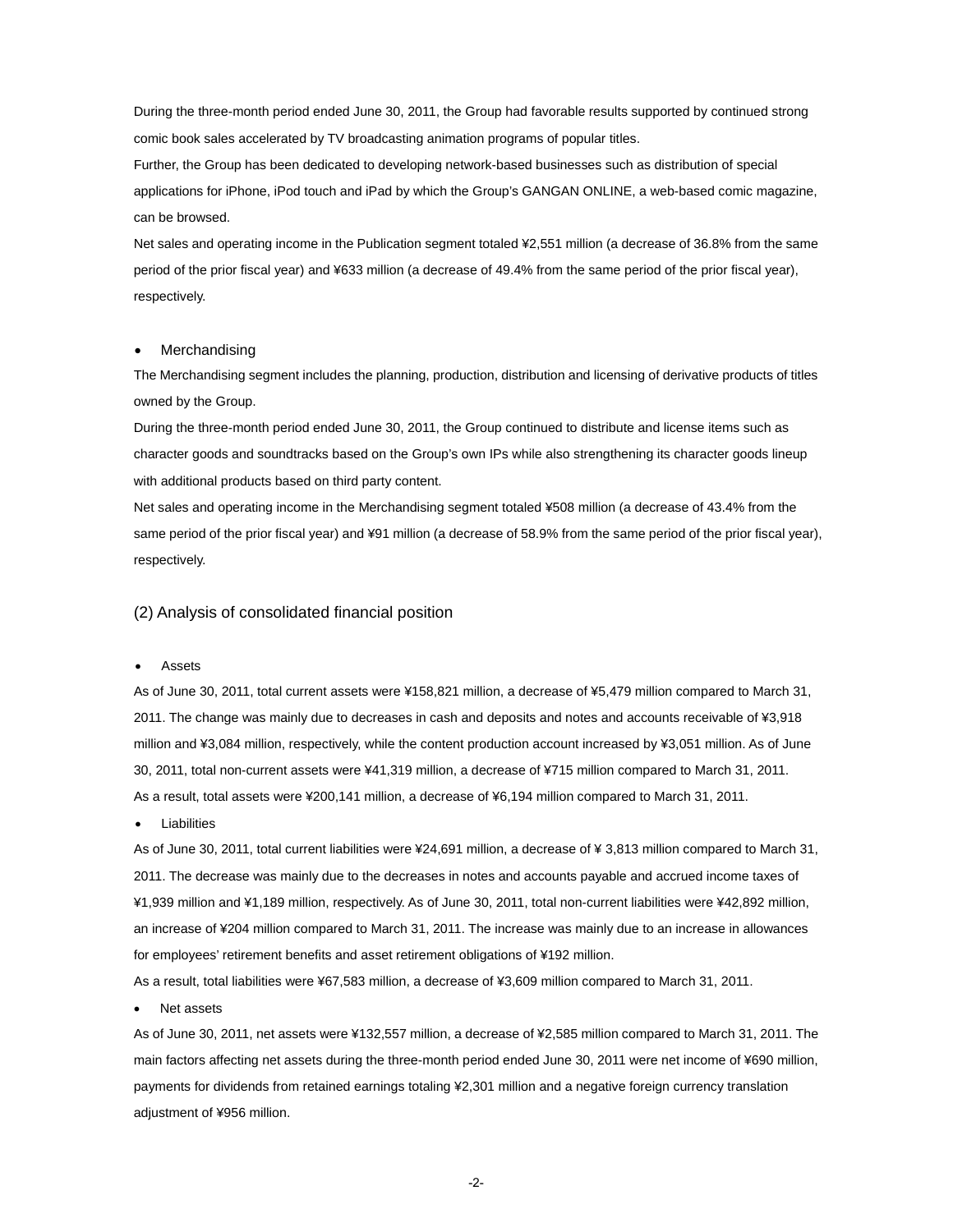As a result, the consolidated equity ratio stood at 65.4%, compared to 64.7% at March 31, 2011.

#### (3) Qualitative information on consolidated business forecasts

The Group is prepared to meet the new business environment that is expanding its customer base through the proliferation of broadband networks to homes and a wider selection of digital entertainment platforms. The Group views this change as an opportunity to capture new profit sources and are making every effort to expand its financially well-established network related businesses to have the Group's attractive content enjoyed by an ever-growing number of customers.

Forecasts for the current fiscal year ending March 31, 2012 are unchanged from forecasts issued on May 13, 2011. In the current fiscal year, the Group is focusing all efforts on rebuilding the Group businesses toward a substantial earnings recovery from next fiscal year ending March 31, 2013 and beyond.

### **2. Other Information in Summary**

# (1) Changes in accounting principles, changes in accounting estimates and retrospective restatements

(Change in accounting principle)

Effective from the fiscal first quarter, the Company has adopted the Accounting Standards Board of Japan's revised Accounting Standard for Earnings Per Share (ASBJ Statement No. 2, issued June 30, 2010) and revised Guidance on Accounting Standard for Earnings Per Share (ASBJ Guidance No. 4, issued June 30, 2010).

The Company has changed the method by which it calculates quarterly diluted EPS as follows. For employee stock options that vest after a stipulated period of service, the Company now includes the portion of stock options' fair value attributable to future service when calculating the cash proceeds assumed to be receivable upon execution of the stock options. This change will have no impact on reported EPS.

#### (2) Additional information

The Company has adopted the Accounting Standards Board of Japan's Accounting Standard for Accounting Changes and Error Corrections (ASBJ Statement No. 24, issued December 4, 2009) and Guidance on Accounting Standard for Accounting Changes and Error Corrections (ASBJ Guidance No. 24, issued December 4, 2009) for accounting changes and error corrections made from April 1, 2011, onward.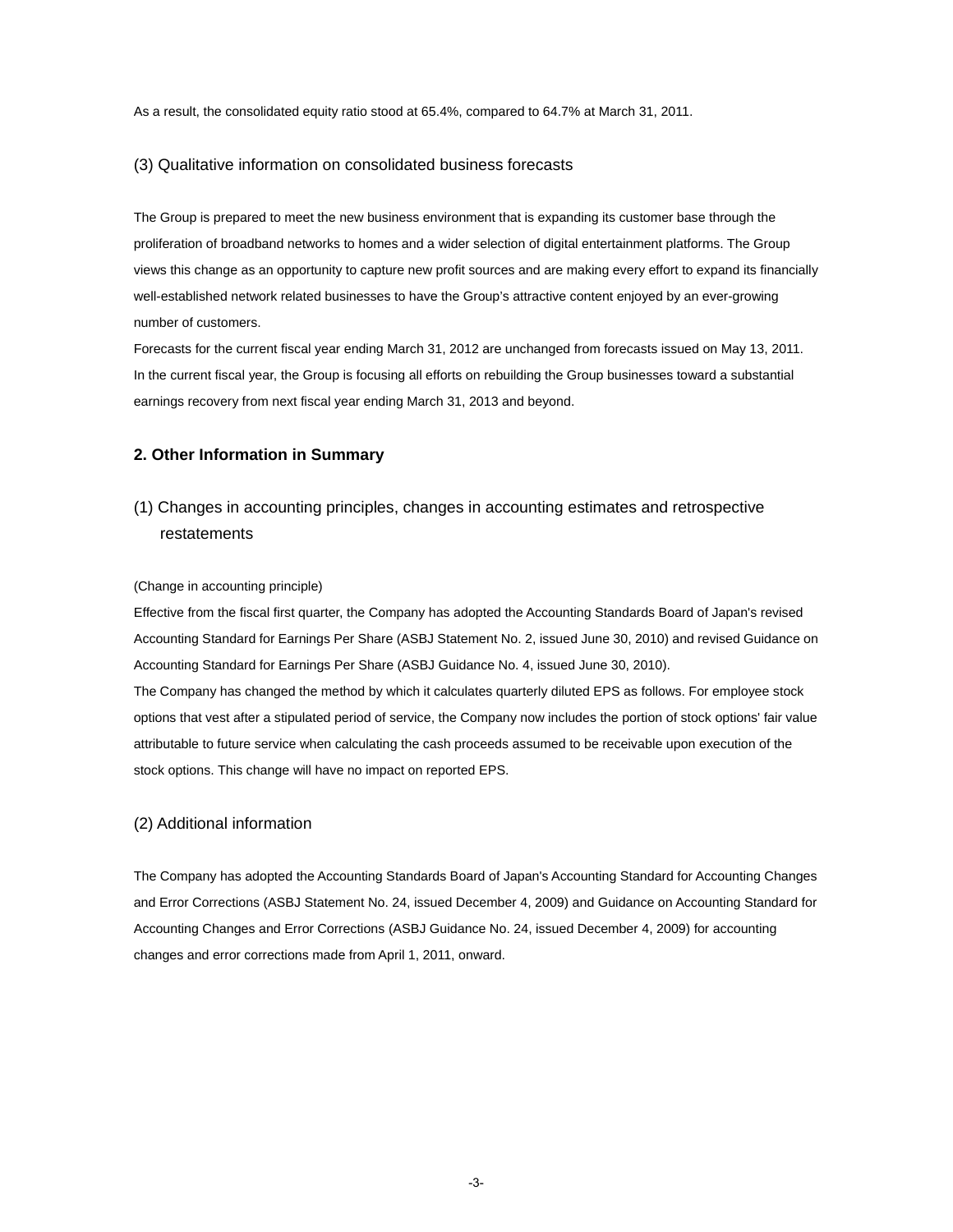# **3. Consolidated Financial Statements for the Three-Month Period Ended June 30, 2011**

(1) Consolidated balance sheets

|                                 |                     | (Millions of yen)    |
|---------------------------------|---------------------|----------------------|
|                                 | As of June 30, 2011 | As of March 31, 2011 |
| Assets                          |                     |                      |
| <b>Current assets</b>           |                     |                      |
| Cash and deposits               | 107,208             | 111,126              |
| Notes and accounts receivable   | 12,390              | 15,474               |
| Merchandise and finished goods  | 2,664               | 2,992                |
| Work in progress                | 262                 | 287                  |
| Raw materials and supplies      | 359                 | 427                  |
| Content production account      | 22,942              | 19,890               |
| Other                           | 13,102              | 14,222               |
| Allowance for doubtful accounts | (107)               | (120)                |
| Total current assets            | 158,821             | 164,301              |
| Non-current assets              |                     |                      |
| Property and equipment          | 17,112              | 17,328               |
| Intangible assets               | 10,089              | 10,324               |
| Investments and other assets    | 14,117              | 14,382               |
| Total non-current assets        | 41,319              | 42,034               |
| <b>Total assets</b>             | 200,141             | 206,336              |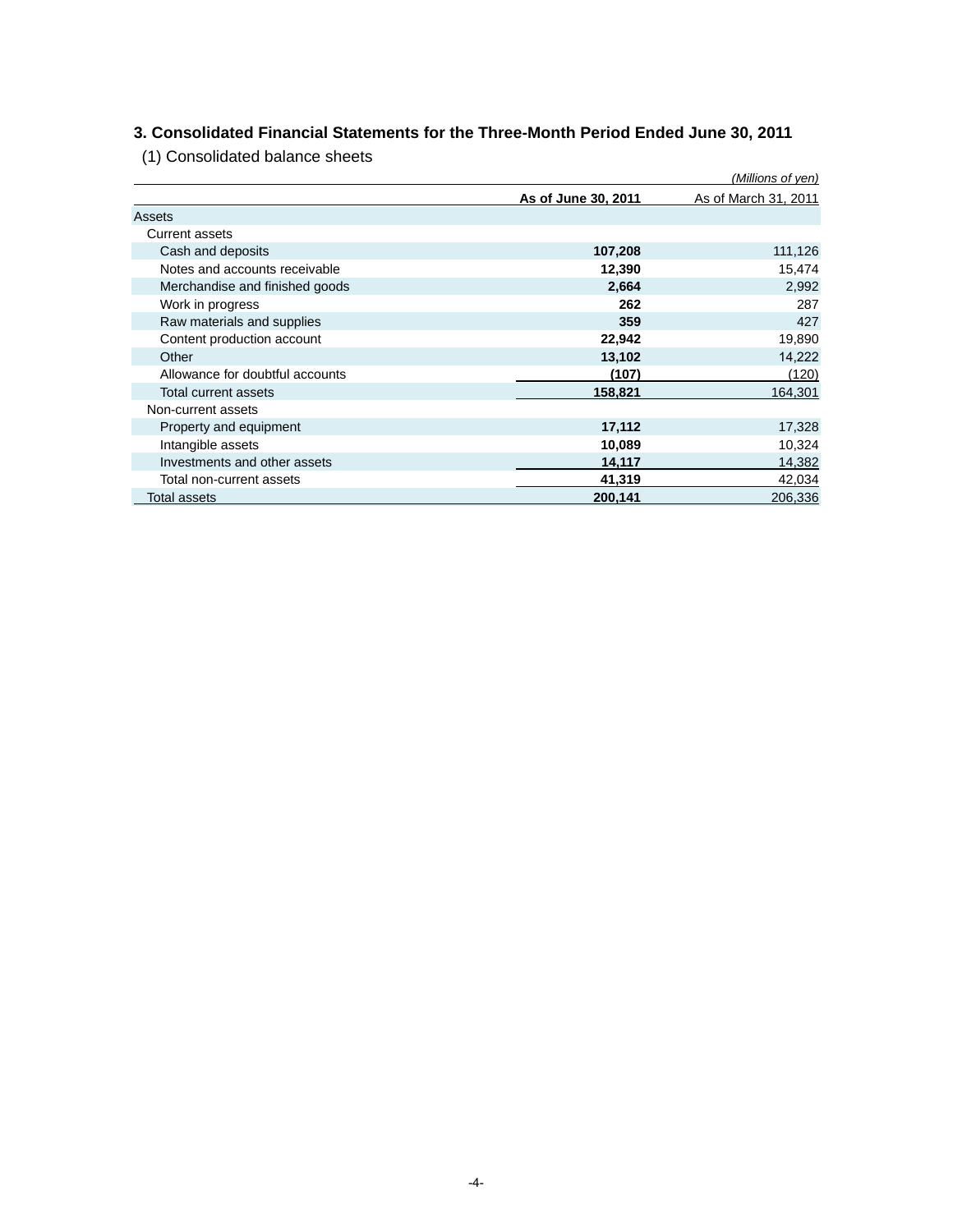|                                                       |                     | (Millions of yen)    |
|-------------------------------------------------------|---------------------|----------------------|
|                                                       | As of June 30, 2011 | As of March 31, 2011 |
| Liabilities                                           |                     |                      |
| <b>Current liabilities</b>                            |                     |                      |
| Notes and accounts payable-trade                      | 5,838               | 7,777                |
| Short-term loans payable                              | 2,336               | 1,338                |
| Income taxes payable                                  | 1,079               | 2,269                |
| Reserve for bonuses                                   | 553                 | 1,453                |
| Provision for sales returns                           | 1,601               | 1,780                |
| Provision for game arcade closings                    | 470                 | 487                  |
| Asset retirement obligations                          | $\overline{7}$      | 63                   |
| Other                                                 | 12,802              | 13,332               |
| <b>Total current liabilities</b>                      | 24,691              | 28,504               |
| Non-current liabilities                               |                     |                      |
| Bonds payable                                         | 35,000              | 35,000               |
| Provision for retirement benefits                     | 3,253               | 3,061                |
| Provision for directors' retirement benefits          | 226                 | 266                  |
| Provision for game arcade closings                    | 571                 | 590                  |
| Asset retirement obligation                           | 657                 | 657                  |
| Other                                                 | 3,182               | 3,111                |
| Total non-current liabilities                         | 42,892              | 42,687               |
| <b>Total liabilities</b>                              | 67,583              | 71,192               |
| Net assets                                            |                     |                      |
| Shareholders' equity                                  |                     |                      |
| Capital stock                                         | 15,204              | 15,204               |
| Capital surplus                                       | 44,444              | 44,444               |
| Retained earnings                                     | 81,102              | 82,711               |
| Treasury stock                                        | (859)               | (859)                |
| Total shareholders' equity                            | 139,891             | 141,501              |
| Accumulated other comprehensive income loss           |                     |                      |
| Valuation difference on available-for-sale securities | (18)                | (14)                 |
| Foreign currency translation adjustments              | (8,885)             | (7,929)              |
| Total accumulated other comprehensive loss            | (8,903)             | (7, 943)             |
| Subscription rights to shares                         | 807                 | 814                  |
| Minority interests                                    | 762                 | 771                  |
| Total net assets                                      | 132,557             | 135,143              |
| Total liabilities and net assets                      | 200,141             | 206,336              |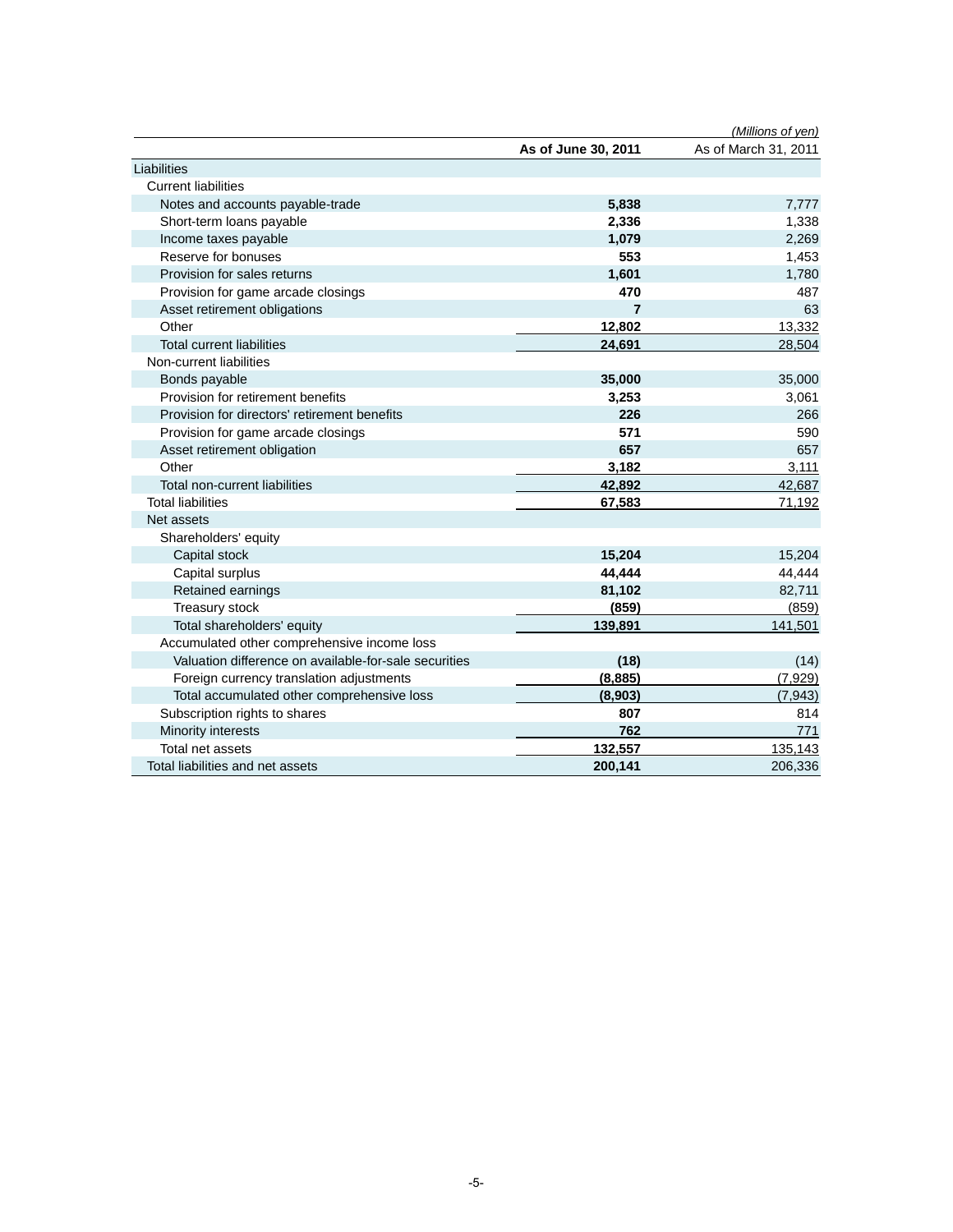| June 30, 2010<br><u>June 30, 2011</u><br>Net sales<br>24,529<br>Cost of sales<br>13,028<br>16,448<br>11,501<br>Gross profit<br>16,091<br>Reversal of provision for sales returns<br>1,752<br>4,046<br>Provision for sales returns<br>1,614<br>3,620<br>Gross profit-net<br>11,639<br>16,517<br>9,461<br>Selling, general and administrative expenses<br>Operating income<br>2,178<br>5,434<br>Non-operating income<br>Interest income<br>25<br>55<br>Dividends received<br>$\mathbf{2}$<br>13<br>Miscellaneous income<br>44<br>24<br>52<br>114<br>Total non-operating income<br>Non-operating expenses<br>6<br>17<br>Interest expenses<br>Commission fee<br>11<br>11<br>Foreign exchange losses<br>724<br>2,088<br>Miscellaneous loss<br>1<br>4<br>2,122<br>743<br>Total non-operating expenses<br>3,426<br>Ordinary income<br>1.487<br>Extraordinary income<br>Gain on sales of non-current assets<br>0<br>47<br>Gain on sales of investment securities<br>Gain on sales of subsidiaries and affiliates' stocks<br>203<br>Reversal of allowance for doubtful accounts<br>182<br>Gain on reversal of subscription rights to shares<br>28<br>96<br>Gain on disposition of foreign currency translation adjustment<br>317<br>Other<br>5<br>102<br>284<br>Total extraordinary income<br>699<br><b>Extraordinary loss</b><br>Loss on retirement of non-current assets<br>73<br>23<br>Loss on adjustment for changes of accounting standard for<br>asset retirement obligations<br>462<br>Other<br>32<br>29<br>Total extraordinary loss<br>516<br>105<br>Income before income dividends distribution from<br>silent partnership, income taxes (tokumei-kumiai)<br>1,666<br>3,609<br>Dividends distribution from silent partnership (tokumei-kumiai)<br>Income before income taxes<br>1,665<br>135<br>Income taxes-current<br>838<br>Income taxes-deferred<br>Total income taxes<br>973<br>Income before minority interests<br>691<br>Minority interests in income<br>0<br>Net income<br>690 |                    | (Millions of yen)  |
|----------------------------------------------------------------------------------------------------------------------------------------------------------------------------------------------------------------------------------------------------------------------------------------------------------------------------------------------------------------------------------------------------------------------------------------------------------------------------------------------------------------------------------------------------------------------------------------------------------------------------------------------------------------------------------------------------------------------------------------------------------------------------------------------------------------------------------------------------------------------------------------------------------------------------------------------------------------------------------------------------------------------------------------------------------------------------------------------------------------------------------------------------------------------------------------------------------------------------------------------------------------------------------------------------------------------------------------------------------------------------------------------------------------------------------------------------------------------------------------------------------------------------------------------------------------------------------------------------------------------------------------------------------------------------------------------------------------------------------------------------------------------------------------------------------------------------------------------------------------------------------------------------------------------------------------------------------------------------------------|--------------------|--------------------|
| 32,540<br>11,083<br><u>(0)</u><br>3,609<br>249<br>1,546<br>1,795<br>1,813<br>1,812                                                                                                                                                                                                                                                                                                                                                                                                                                                                                                                                                                                                                                                                                                                                                                                                                                                                                                                                                                                                                                                                                                                                                                                                                                                                                                                                                                                                                                                                                                                                                                                                                                                                                                                                                                                                                                                                                                     | Three months ended | Three months ended |
|                                                                                                                                                                                                                                                                                                                                                                                                                                                                                                                                                                                                                                                                                                                                                                                                                                                                                                                                                                                                                                                                                                                                                                                                                                                                                                                                                                                                                                                                                                                                                                                                                                                                                                                                                                                                                                                                                                                                                                                        |                    |                    |
|                                                                                                                                                                                                                                                                                                                                                                                                                                                                                                                                                                                                                                                                                                                                                                                                                                                                                                                                                                                                                                                                                                                                                                                                                                                                                                                                                                                                                                                                                                                                                                                                                                                                                                                                                                                                                                                                                                                                                                                        |                    |                    |
|                                                                                                                                                                                                                                                                                                                                                                                                                                                                                                                                                                                                                                                                                                                                                                                                                                                                                                                                                                                                                                                                                                                                                                                                                                                                                                                                                                                                                                                                                                                                                                                                                                                                                                                                                                                                                                                                                                                                                                                        |                    |                    |
|                                                                                                                                                                                                                                                                                                                                                                                                                                                                                                                                                                                                                                                                                                                                                                                                                                                                                                                                                                                                                                                                                                                                                                                                                                                                                                                                                                                                                                                                                                                                                                                                                                                                                                                                                                                                                                                                                                                                                                                        |                    |                    |
|                                                                                                                                                                                                                                                                                                                                                                                                                                                                                                                                                                                                                                                                                                                                                                                                                                                                                                                                                                                                                                                                                                                                                                                                                                                                                                                                                                                                                                                                                                                                                                                                                                                                                                                                                                                                                                                                                                                                                                                        |                    |                    |
|                                                                                                                                                                                                                                                                                                                                                                                                                                                                                                                                                                                                                                                                                                                                                                                                                                                                                                                                                                                                                                                                                                                                                                                                                                                                                                                                                                                                                                                                                                                                                                                                                                                                                                                                                                                                                                                                                                                                                                                        |                    |                    |
|                                                                                                                                                                                                                                                                                                                                                                                                                                                                                                                                                                                                                                                                                                                                                                                                                                                                                                                                                                                                                                                                                                                                                                                                                                                                                                                                                                                                                                                                                                                                                                                                                                                                                                                                                                                                                                                                                                                                                                                        |                    |                    |
|                                                                                                                                                                                                                                                                                                                                                                                                                                                                                                                                                                                                                                                                                                                                                                                                                                                                                                                                                                                                                                                                                                                                                                                                                                                                                                                                                                                                                                                                                                                                                                                                                                                                                                                                                                                                                                                                                                                                                                                        |                    |                    |
|                                                                                                                                                                                                                                                                                                                                                                                                                                                                                                                                                                                                                                                                                                                                                                                                                                                                                                                                                                                                                                                                                                                                                                                                                                                                                                                                                                                                                                                                                                                                                                                                                                                                                                                                                                                                                                                                                                                                                                                        |                    |                    |
|                                                                                                                                                                                                                                                                                                                                                                                                                                                                                                                                                                                                                                                                                                                                                                                                                                                                                                                                                                                                                                                                                                                                                                                                                                                                                                                                                                                                                                                                                                                                                                                                                                                                                                                                                                                                                                                                                                                                                                                        |                    |                    |
|                                                                                                                                                                                                                                                                                                                                                                                                                                                                                                                                                                                                                                                                                                                                                                                                                                                                                                                                                                                                                                                                                                                                                                                                                                                                                                                                                                                                                                                                                                                                                                                                                                                                                                                                                                                                                                                                                                                                                                                        |                    |                    |
|                                                                                                                                                                                                                                                                                                                                                                                                                                                                                                                                                                                                                                                                                                                                                                                                                                                                                                                                                                                                                                                                                                                                                                                                                                                                                                                                                                                                                                                                                                                                                                                                                                                                                                                                                                                                                                                                                                                                                                                        |                    |                    |
|                                                                                                                                                                                                                                                                                                                                                                                                                                                                                                                                                                                                                                                                                                                                                                                                                                                                                                                                                                                                                                                                                                                                                                                                                                                                                                                                                                                                                                                                                                                                                                                                                                                                                                                                                                                                                                                                                                                                                                                        |                    |                    |
|                                                                                                                                                                                                                                                                                                                                                                                                                                                                                                                                                                                                                                                                                                                                                                                                                                                                                                                                                                                                                                                                                                                                                                                                                                                                                                                                                                                                                                                                                                                                                                                                                                                                                                                                                                                                                                                                                                                                                                                        |                    |                    |
|                                                                                                                                                                                                                                                                                                                                                                                                                                                                                                                                                                                                                                                                                                                                                                                                                                                                                                                                                                                                                                                                                                                                                                                                                                                                                                                                                                                                                                                                                                                                                                                                                                                                                                                                                                                                                                                                                                                                                                                        |                    |                    |
|                                                                                                                                                                                                                                                                                                                                                                                                                                                                                                                                                                                                                                                                                                                                                                                                                                                                                                                                                                                                                                                                                                                                                                                                                                                                                                                                                                                                                                                                                                                                                                                                                                                                                                                                                                                                                                                                                                                                                                                        |                    |                    |
|                                                                                                                                                                                                                                                                                                                                                                                                                                                                                                                                                                                                                                                                                                                                                                                                                                                                                                                                                                                                                                                                                                                                                                                                                                                                                                                                                                                                                                                                                                                                                                                                                                                                                                                                                                                                                                                                                                                                                                                        |                    |                    |
|                                                                                                                                                                                                                                                                                                                                                                                                                                                                                                                                                                                                                                                                                                                                                                                                                                                                                                                                                                                                                                                                                                                                                                                                                                                                                                                                                                                                                                                                                                                                                                                                                                                                                                                                                                                                                                                                                                                                                                                        |                    |                    |
|                                                                                                                                                                                                                                                                                                                                                                                                                                                                                                                                                                                                                                                                                                                                                                                                                                                                                                                                                                                                                                                                                                                                                                                                                                                                                                                                                                                                                                                                                                                                                                                                                                                                                                                                                                                                                                                                                                                                                                                        |                    |                    |
|                                                                                                                                                                                                                                                                                                                                                                                                                                                                                                                                                                                                                                                                                                                                                                                                                                                                                                                                                                                                                                                                                                                                                                                                                                                                                                                                                                                                                                                                                                                                                                                                                                                                                                                                                                                                                                                                                                                                                                                        |                    |                    |
|                                                                                                                                                                                                                                                                                                                                                                                                                                                                                                                                                                                                                                                                                                                                                                                                                                                                                                                                                                                                                                                                                                                                                                                                                                                                                                                                                                                                                                                                                                                                                                                                                                                                                                                                                                                                                                                                                                                                                                                        |                    |                    |
|                                                                                                                                                                                                                                                                                                                                                                                                                                                                                                                                                                                                                                                                                                                                                                                                                                                                                                                                                                                                                                                                                                                                                                                                                                                                                                                                                                                                                                                                                                                                                                                                                                                                                                                                                                                                                                                                                                                                                                                        |                    |                    |
|                                                                                                                                                                                                                                                                                                                                                                                                                                                                                                                                                                                                                                                                                                                                                                                                                                                                                                                                                                                                                                                                                                                                                                                                                                                                                                                                                                                                                                                                                                                                                                                                                                                                                                                                                                                                                                                                                                                                                                                        |                    |                    |
|                                                                                                                                                                                                                                                                                                                                                                                                                                                                                                                                                                                                                                                                                                                                                                                                                                                                                                                                                                                                                                                                                                                                                                                                                                                                                                                                                                                                                                                                                                                                                                                                                                                                                                                                                                                                                                                                                                                                                                                        |                    |                    |
|                                                                                                                                                                                                                                                                                                                                                                                                                                                                                                                                                                                                                                                                                                                                                                                                                                                                                                                                                                                                                                                                                                                                                                                                                                                                                                                                                                                                                                                                                                                                                                                                                                                                                                                                                                                                                                                                                                                                                                                        |                    |                    |
|                                                                                                                                                                                                                                                                                                                                                                                                                                                                                                                                                                                                                                                                                                                                                                                                                                                                                                                                                                                                                                                                                                                                                                                                                                                                                                                                                                                                                                                                                                                                                                                                                                                                                                                                                                                                                                                                                                                                                                                        |                    |                    |
|                                                                                                                                                                                                                                                                                                                                                                                                                                                                                                                                                                                                                                                                                                                                                                                                                                                                                                                                                                                                                                                                                                                                                                                                                                                                                                                                                                                                                                                                                                                                                                                                                                                                                                                                                                                                                                                                                                                                                                                        |                    |                    |
|                                                                                                                                                                                                                                                                                                                                                                                                                                                                                                                                                                                                                                                                                                                                                                                                                                                                                                                                                                                                                                                                                                                                                                                                                                                                                                                                                                                                                                                                                                                                                                                                                                                                                                                                                                                                                                                                                                                                                                                        |                    |                    |
|                                                                                                                                                                                                                                                                                                                                                                                                                                                                                                                                                                                                                                                                                                                                                                                                                                                                                                                                                                                                                                                                                                                                                                                                                                                                                                                                                                                                                                                                                                                                                                                                                                                                                                                                                                                                                                                                                                                                                                                        |                    |                    |
|                                                                                                                                                                                                                                                                                                                                                                                                                                                                                                                                                                                                                                                                                                                                                                                                                                                                                                                                                                                                                                                                                                                                                                                                                                                                                                                                                                                                                                                                                                                                                                                                                                                                                                                                                                                                                                                                                                                                                                                        |                    |                    |
|                                                                                                                                                                                                                                                                                                                                                                                                                                                                                                                                                                                                                                                                                                                                                                                                                                                                                                                                                                                                                                                                                                                                                                                                                                                                                                                                                                                                                                                                                                                                                                                                                                                                                                                                                                                                                                                                                                                                                                                        |                    |                    |
|                                                                                                                                                                                                                                                                                                                                                                                                                                                                                                                                                                                                                                                                                                                                                                                                                                                                                                                                                                                                                                                                                                                                                                                                                                                                                                                                                                                                                                                                                                                                                                                                                                                                                                                                                                                                                                                                                                                                                                                        |                    |                    |
|                                                                                                                                                                                                                                                                                                                                                                                                                                                                                                                                                                                                                                                                                                                                                                                                                                                                                                                                                                                                                                                                                                                                                                                                                                                                                                                                                                                                                                                                                                                                                                                                                                                                                                                                                                                                                                                                                                                                                                                        |                    |                    |
|                                                                                                                                                                                                                                                                                                                                                                                                                                                                                                                                                                                                                                                                                                                                                                                                                                                                                                                                                                                                                                                                                                                                                                                                                                                                                                                                                                                                                                                                                                                                                                                                                                                                                                                                                                                                                                                                                                                                                                                        |                    |                    |
|                                                                                                                                                                                                                                                                                                                                                                                                                                                                                                                                                                                                                                                                                                                                                                                                                                                                                                                                                                                                                                                                                                                                                                                                                                                                                                                                                                                                                                                                                                                                                                                                                                                                                                                                                                                                                                                                                                                                                                                        |                    |                    |
|                                                                                                                                                                                                                                                                                                                                                                                                                                                                                                                                                                                                                                                                                                                                                                                                                                                                                                                                                                                                                                                                                                                                                                                                                                                                                                                                                                                                                                                                                                                                                                                                                                                                                                                                                                                                                                                                                                                                                                                        |                    |                    |
|                                                                                                                                                                                                                                                                                                                                                                                                                                                                                                                                                                                                                                                                                                                                                                                                                                                                                                                                                                                                                                                                                                                                                                                                                                                                                                                                                                                                                                                                                                                                                                                                                                                                                                                                                                                                                                                                                                                                                                                        |                    |                    |
|                                                                                                                                                                                                                                                                                                                                                                                                                                                                                                                                                                                                                                                                                                                                                                                                                                                                                                                                                                                                                                                                                                                                                                                                                                                                                                                                                                                                                                                                                                                                                                                                                                                                                                                                                                                                                                                                                                                                                                                        |                    |                    |
|                                                                                                                                                                                                                                                                                                                                                                                                                                                                                                                                                                                                                                                                                                                                                                                                                                                                                                                                                                                                                                                                                                                                                                                                                                                                                                                                                                                                                                                                                                                                                                                                                                                                                                                                                                                                                                                                                                                                                                                        |                    |                    |
|                                                                                                                                                                                                                                                                                                                                                                                                                                                                                                                                                                                                                                                                                                                                                                                                                                                                                                                                                                                                                                                                                                                                                                                                                                                                                                                                                                                                                                                                                                                                                                                                                                                                                                                                                                                                                                                                                                                                                                                        |                    |                    |
|                                                                                                                                                                                                                                                                                                                                                                                                                                                                                                                                                                                                                                                                                                                                                                                                                                                                                                                                                                                                                                                                                                                                                                                                                                                                                                                                                                                                                                                                                                                                                                                                                                                                                                                                                                                                                                                                                                                                                                                        |                    |                    |
|                                                                                                                                                                                                                                                                                                                                                                                                                                                                                                                                                                                                                                                                                                                                                                                                                                                                                                                                                                                                                                                                                                                                                                                                                                                                                                                                                                                                                                                                                                                                                                                                                                                                                                                                                                                                                                                                                                                                                                                        |                    |                    |
|                                                                                                                                                                                                                                                                                                                                                                                                                                                                                                                                                                                                                                                                                                                                                                                                                                                                                                                                                                                                                                                                                                                                                                                                                                                                                                                                                                                                                                                                                                                                                                                                                                                                                                                                                                                                                                                                                                                                                                                        |                    |                    |
|                                                                                                                                                                                                                                                                                                                                                                                                                                                                                                                                                                                                                                                                                                                                                                                                                                                                                                                                                                                                                                                                                                                                                                                                                                                                                                                                                                                                                                                                                                                                                                                                                                                                                                                                                                                                                                                                                                                                                                                        |                    |                    |
|                                                                                                                                                                                                                                                                                                                                                                                                                                                                                                                                                                                                                                                                                                                                                                                                                                                                                                                                                                                                                                                                                                                                                                                                                                                                                                                                                                                                                                                                                                                                                                                                                                                                                                                                                                                                                                                                                                                                                                                        |                    |                    |

# (2) Consolidated income statement and consolidated statement of comprehensive income Consolidated income statement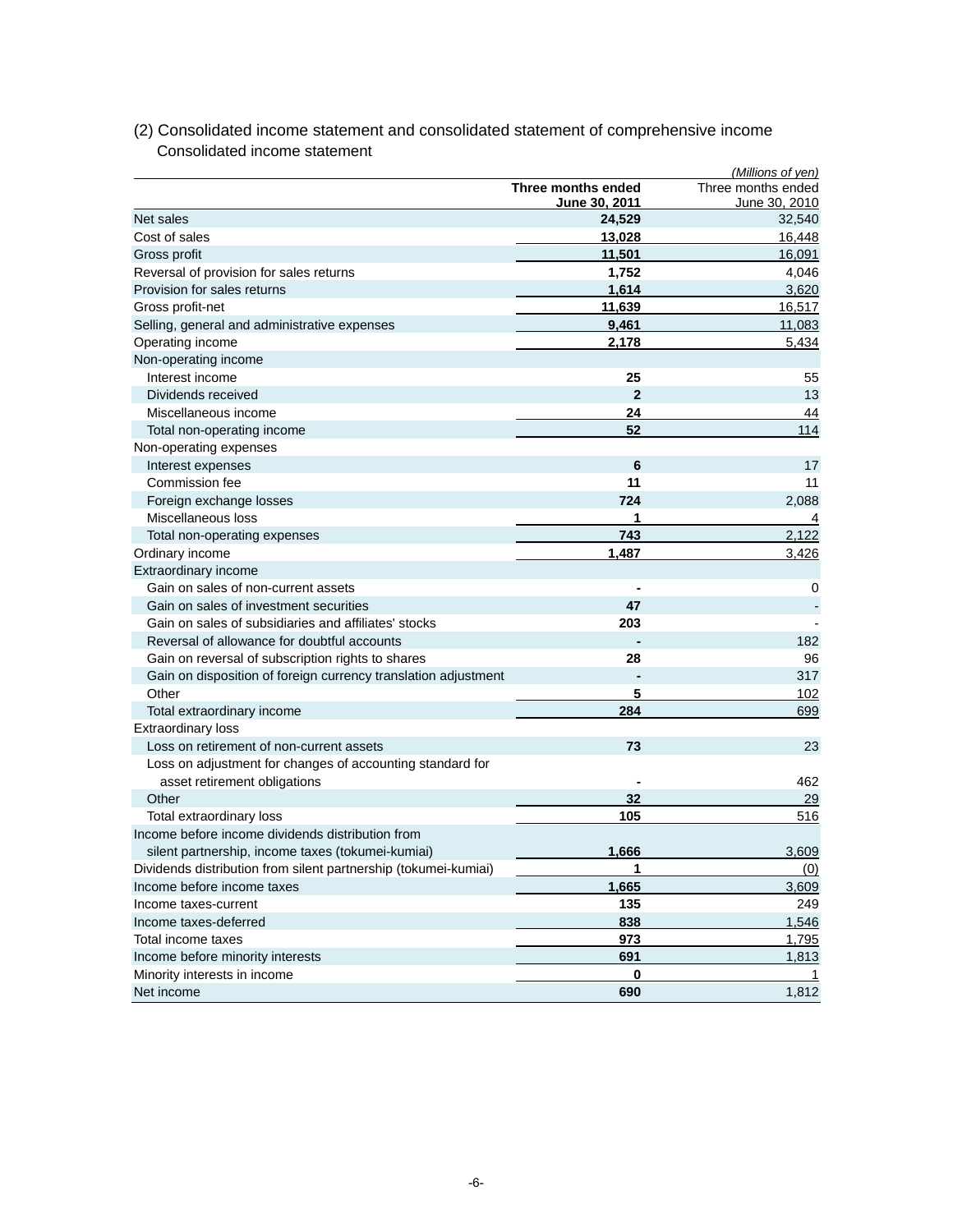Consolidated statement of comprehensive income

|                                                                  |                                     | (Millions of yen)                   |
|------------------------------------------------------------------|-------------------------------------|-------------------------------------|
|                                                                  | Three months ended<br>June 30, 2011 | Three months ended<br>June 30, 2010 |
| Income before minority interests                                 | 691                                 | 1,813                               |
| Other comprehensive income (loss)                                |                                     |                                     |
| Valuation difference on available-for-sale securities            | (3)                                 | (45)                                |
| Foreign currency translation adjustment                          | (958)                               | (1,651)                             |
| Other comprehensive loss                                         | (961)                               | (1,697)                             |
| Comprehensive income                                             | (270)                               | 116                                 |
| (Breakdown)                                                      |                                     |                                     |
| Comprehensive income (loss) attributable to owners of the parent | (269)                               | 131                                 |
| Comprehensive income (loss) attributable to minority interests   | (0)                                 | (14)                                |